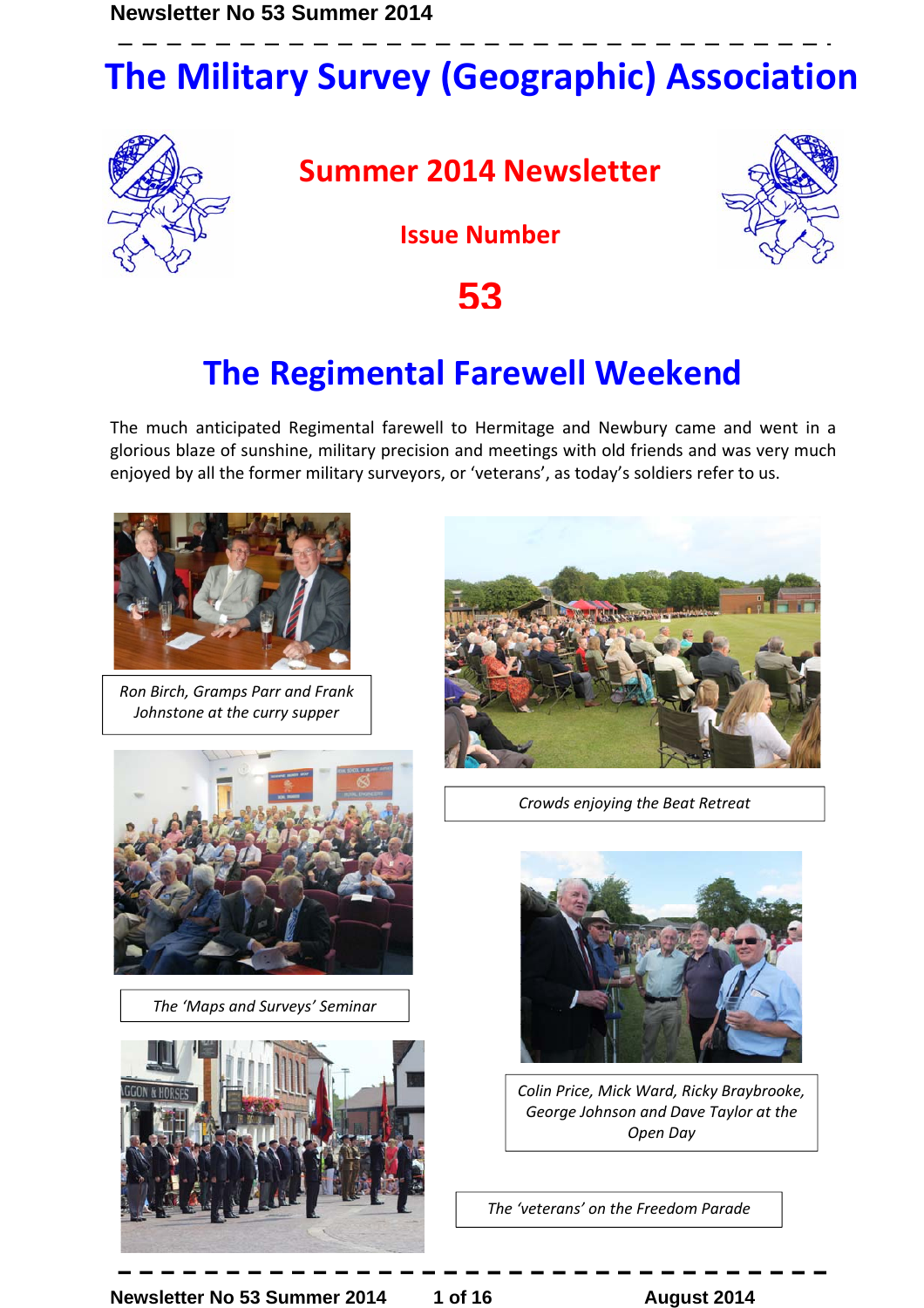### **An Overview of the Farewell to 42 Engineer Regiment (Geo) A Weekend to Remember – Sadly!**

On a very cold January in 1965 me and a bunch of "well promoted" lance corporals from 61C Chepstow duly arrived at Barton Stacey to join with the Regiment for our first posting. We were issued bedding and had to break into our "luxurious hut" (no key available) and freeze the night away minus heating and hot water whilst watching the grass grow through the holes in the wall! Instant thought was demolish the hut and the sooner we leave this place, or even leave "the army", the better!

Fast forward to the  $25<sup>th</sup>$  of September 1985 and here I am "a young" captain newly promoted from lieutenant on the farewell parade of 42 Survey Engineer Regiment as it bids farewell to Barton Stacey to join with the School of Military Survey (as was) at Hermitage. Considered a tragic event by me and many others in stark contrast to my arrival way back in 1965!

Fast forward again, this time another thirty years, and once again I find myself, now a decrepit retired major, again heavily involved (albeit on the periphery) in another farewell of 42 but this time from Hermitage as it moves on "up north" to probably its last ever home at far flung Wyton. Another farewell and a gathering of old comrades, many of whom can remember farewells from the fifties and sixties as the Regiment moved around the Middle East and eventually back to the UK.

A sad occasion and in many ways an honour to be involved in the organisation of this auspicious event even if it did involve turning back the clock and attending, once more, pre–move meetings with that feeling that one had never gone into retirement sixteen years ago.



*The Corps Band Beat Retreat*

But what of the weekend; Friday night cocktails in the Officers' Mess and curry in the Sergeants' Mess followed by Beating Retreat by the Corps Band. What an evening! The cocktails were superb as were the petit fours along with an opportunity to meet again those serving and to mingle with local dignitaries, along with the many who have supported the unit over the years including of course the main service charities. The Curry; mess members were joined by us "The Military Survey Branch and Reading & West Berks Branch of the REA" and by all accounts enjoyed a stupendous curry along with the beer missing from the cocktail party in the other place! Beating Retreat followed and a mass of spectators enjoyed a feast of music from a premium military band; what a night.

Returning afterwards to both Messes allowed old comrades to mix with those currently serving and enjoy a drink or two late into the evening.

Saturday saw frantic preparations during the morning in advance of the afternoon's open day event and what an afternoon - a large crowd of serving and retired Survey members gathered on the sports field to be entertained by stalls and games. Demonstrations of current capabilities were impressive as were the displays of ancient survey equipment laid out to remind all us 'oldies' that we were ancient too. We knew it because we could operate it and took delight in assisting the serving "young "soldiers" to set some of it up. It was a good way to interact and to swing the odd lamp or two and one must say the young lads showed great interest and might even have been impressed – for a short while anyway!

We set up our Branch stall in the gymnasium and displayed a running programme of the history of Military Survey in pictures as a precursor to our combined project with the Defence Surveyors' Association to record the history of Military Survey in photographic form. Visitors were many as were the donations and a fair few new members joined with us on the day. A brilliant afternoon but one that, sadly, many missed.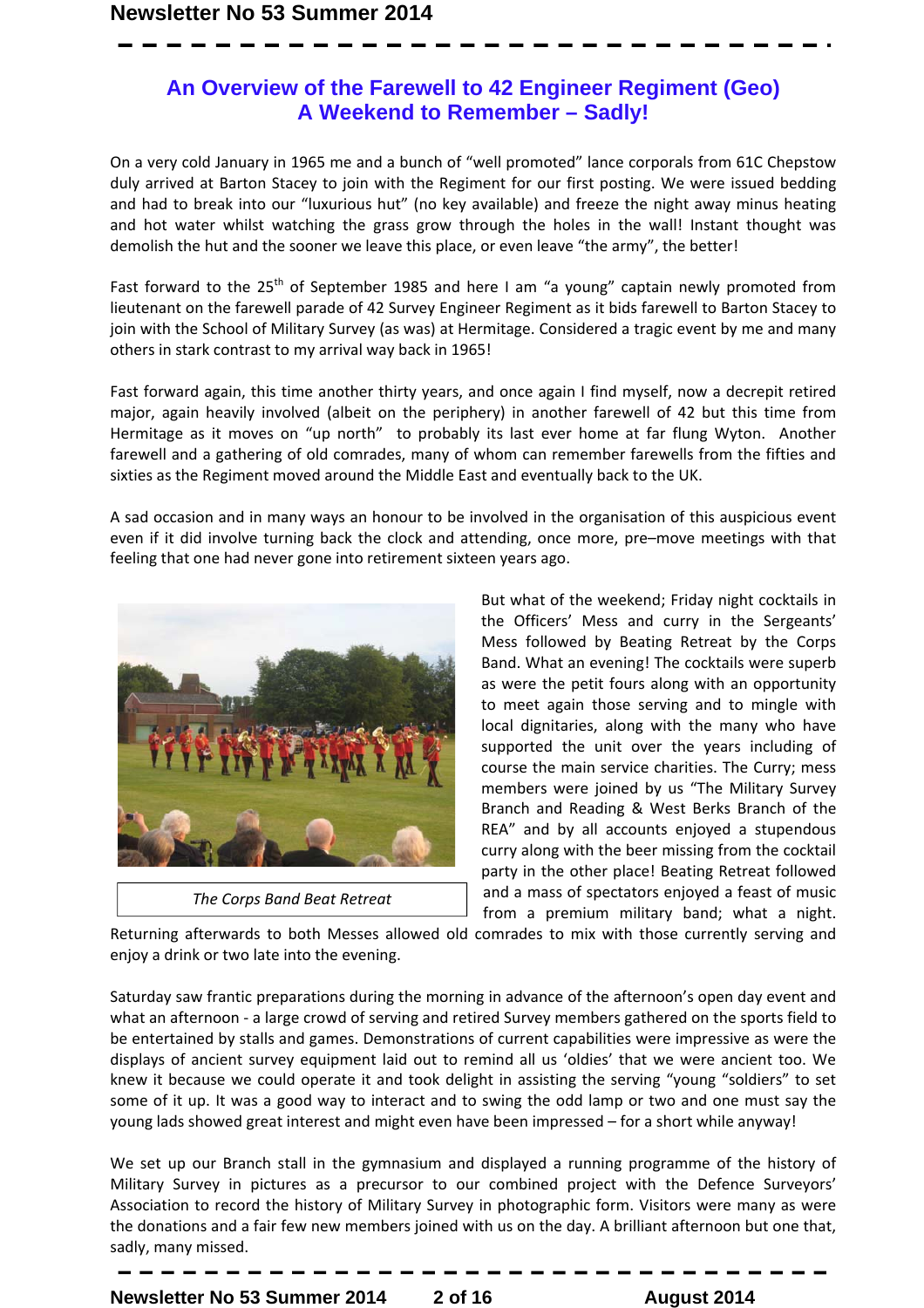The evening saw many of us in the Corn Exchange in Newbury for a concert in support of the Royal Engineers Association played by "our" band and if you have never attended such an event – you should. Military bands have a superb range from classical to rock and of course, marching music. Add a little bit of vocal support from within the band's ranks and it is entertainment that is well worth going to – BRILLIANT - Thanks must go to Mike Payne for the amount of time and effort he put into setting this up and for hosting the attendant dignitaries; well done Mike.



*Branch members on the Freedom Parade*



*The RSM leads the Regiment into the Market Place for the Freedom Parade.* 

The whole weekend was capped off on Sunday morning when the Regiment exercised the Freedom of Newbury by parading through with town bayonets fixed and swords drawn. Superbly done and, as ever, supported by the Corps Band and not forgetting the addition of a contingent of REA members primarily from the Reading & West Berks Branch but with a very small mattering of our members. A special mention here must go to John South who escaped Australia especially to attend this event and stood proudly on parade to the shame of most of our members who opted out – surveyors of old were never too keen on parades but it would have been nice to see more of us there.

Well done those who were and to our standard bearers who once again took pride of place.

Thank you all.

#### *Mick Perry – Event Organiser*

### **The Cocktail Party**

The final cocktail party in the Officers' Mess held by the Regiment was attended by the great and the good from the local area and was blessed, as was the rest of the weekend, with fine weather. This enabled the guests to spill out into the garden overlooked, as always, by the Buddha which, of course, will remain in place as long as the School is there. On the other hand, for those who know the mess, it had changed somewhat as many of the familiar paintings and items of mess property had already moved on to be replaced by less well known items.

The party itself was a lively affair with many familiar faces amongst the guests; we were all extremely well looked after by our hosts and before we knew it, it was time to move out to the sports field for the Beating Retreat. However, before leaving the mess the Mayor of Newbury made a farewell speech and presentation to the officers of the Regiment followed by a speech from the Commanding Officer.

Although the annual Hermitage cocktail party will be continued by the School and the new residents it will be very different and we will all miss the Regiment in this neck of the woods.

#### *Angus Cross*

**Newsletter No 53 Summer 2014**  3 of 16 **August 2014**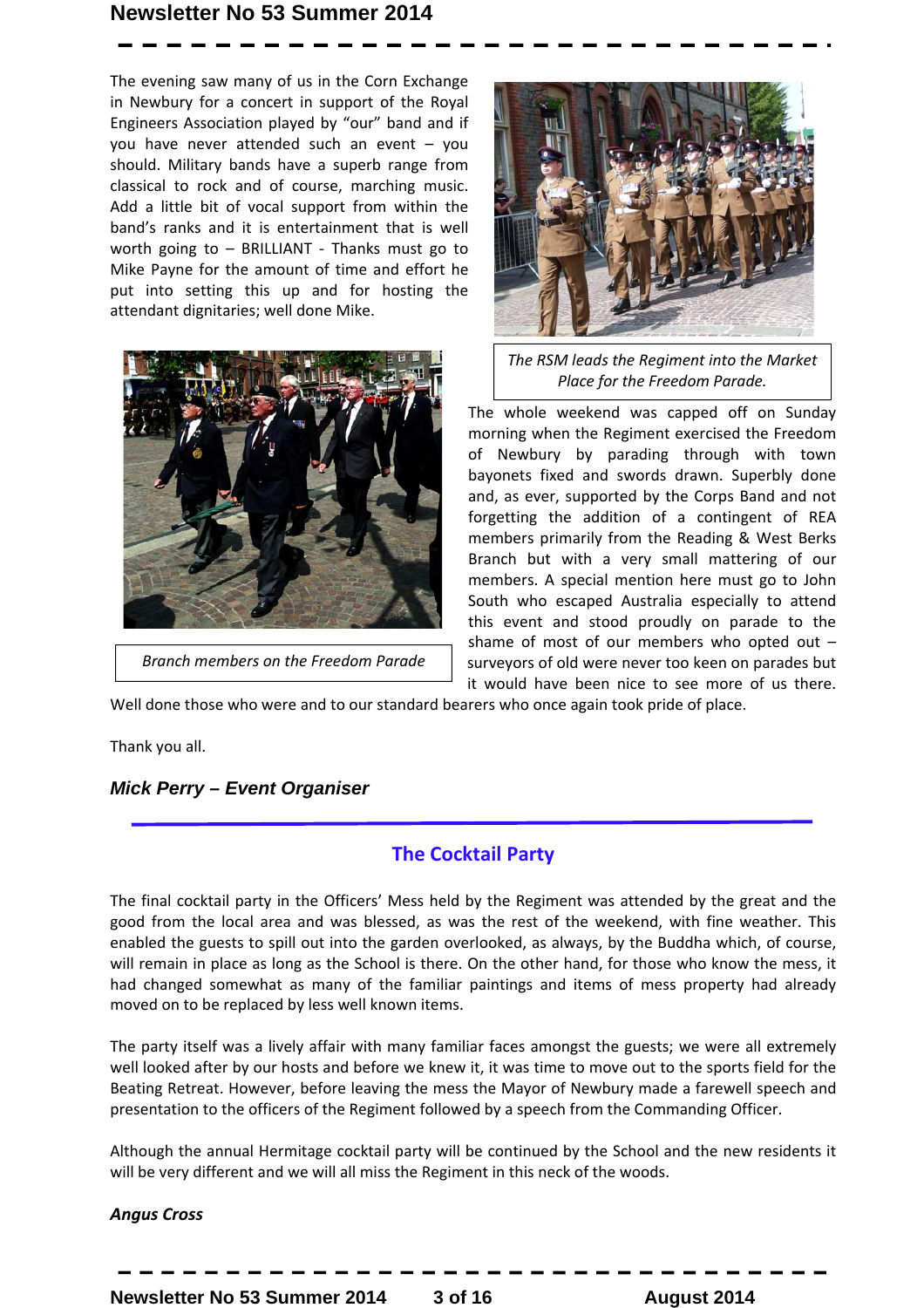#### **The Regimental Farewell to Hermitage – Sgts Mess Buffet Supper**

So here we were at the Sgts Mess on a very warm and sultry evening and at the start of what promised to be an exciting and possibly sad weekend. Walking into the bar and out onto the patio you could feel the buzz from the mix of the young and old. It was a pleasure to see the younger generation and their families mixing freely and generously with the old boys and girls?

After the usual pre-ambles of laughing at each other's disabilities the serious business of 'catching up' took place. With the flow of ale and an excellent curry buffet everyone relaxed and really started to enjoy themselves. The RSM warmly welcomed all to the mess followed by a studio**u**s lecture on the historical basis of 'Beating Retreat'. We were then formed up in three's and marched out to watch the Corps Band which was**,** I would add, at their very best.

#### *Noel Grimmett*

#### **The Open Day**

Finally the Farewell Open Day came and it dawned and stayed bright and sunny which matched the mood of the many 'old boys' and at least one 'girl' (Suzy please note the omission of 'old'). After parking we were met by today's serving '42' soldiers and how pleasant and courteous they were to us vets - as they refer to us. The intention was for everyone to start by passing through the gym – registering with the branch and for non-members to be encouraged to sign up which happily some more than a dozen did. Unfortunately many missed out the gym and with it the chance to browse the Course Photos CD, watch the slide show of days gone by, marvel at the Mess silver and view photographs of more recent times – 15 people thought the course photos so interesting that they promptly bought a copy on CD.

Immediately outside the gym the Regiment had set up displays of old field and air survey equipment all of which meant something to the former surveyors. Whilst taking the collection of old field survey kit from the display cases and setting it up was a relatively easy task, it must have been no mean feat to move the Multiplex and the Cambridge Stereocomparator out into a tent but the effort was much appreciated by the old dot pushers.

There was a variety of stalls set up around the sports field with the beer tent and burger bar proving to be the most popular and acting as a focus for the many 'get togethers' of old friends. Occasionally people could be heard diffidently asking who someone was but in the main we all seemed to still be recognisable despite the long march of time. Throughout the afternoon there were inter-squadron sporting events carrying on interspersed with two sessions from the always immaculate Corps Band.

13 Squadron were set up in their field situation with the new Field Deployable GEOINT kit in box bodies and an ops room in tents. Those who ventured under the cam nets were met by very pleasant and knowledgeable young soldiers who were extremely polite when answering what to them were probably quite dumb questions from men of the mobile train era. The look of incomprehension on one soldier's face was wonderful when Gramps Parr suggested that his bright new truck full of high tech wizardry was the new TACIPRINT – after a meaningful pause the young man politely inquired what a TACIPRINT was! Nothing remains of our times – even the tents and camp beds look amazingly modern and comfortable – no more 180 pounders and pits safari!



*TACIPRINT???*

All too soon it was time to drift off at the end of a very pleasant afternoon meeting old friends and chatting of times gone by.

**Newsletter No 53 Summer 2014 4 of 16 August 2014**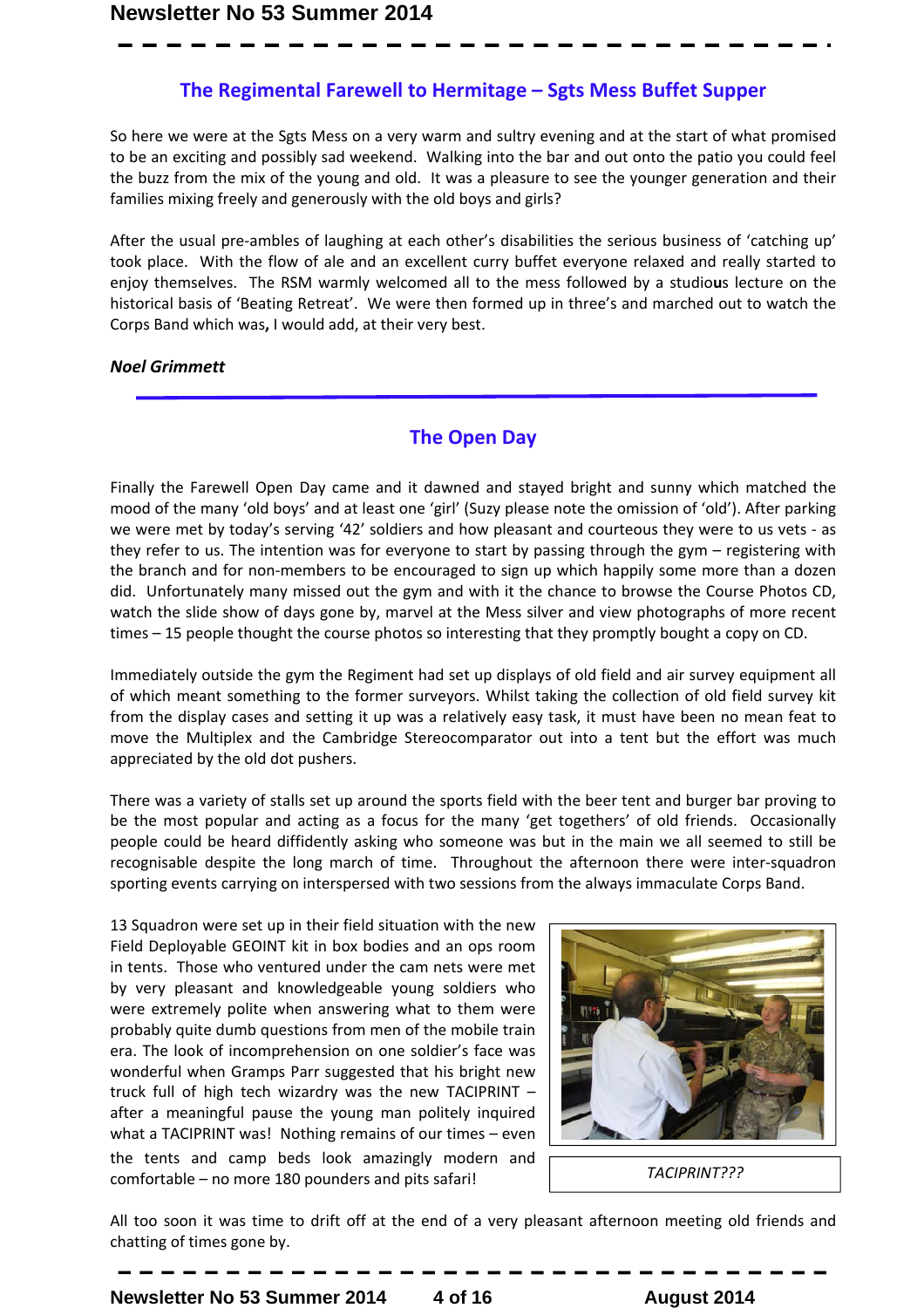### **Charity Gala Concert**

When 42 were finally given a move date during the summer of 2013 I asked the 2ic and CO if there was going to be a final parade before they left and, if there was, might I be allowed to organise a concert in the Corn Exchange in Newbury with the Corps Band in aid of Royal Engineers benevolence.

So June 2013 saw the start of what was to become the Farewell to Newbury weekend. A date was chosen by the CO and I submitted a request for band support. "No chance", was the response from Aldershot, as the date chosen was Armed Forces Weekend and band support that weekend was NOT the gift of Aldershot. However, if we were to slide to the left by a week, there was a possibility; but it would be put in the melting pot to see what came out! So the CO agreed to change the date and I submitted a firm bid, as did the RSM. Even then, there was no guarantee that it would be the Corps Band as they were scheduled to be on tour in Germany for a month and wouldn't be back until the Wednesday before our weekend; and there was already a request for the Corps Guest Night the day after they returned. I could, possibly, have the Rifles Band or the Gurkhas! "No," I said, "I don't think they would be too happy performing for Royal Engineers benevolence."

I even took the liberty of writing to the Chief Royal Engineer and speaking to the Corps Colonel to enlist their support for our combined bid.

In October I chased Aldershot for an answer as the Corn Exchange contract had to be signed and their publicity started. Bingo! A positive response! Yes, we could have band support for three days and YES, it will be the band of the Corps of Royal Engineers. Three days with one unit! Unheard of!

So, the Regiment had a band for their Cocktail Party and Beating Retreat and the Freedom Parade and I had my Band for my Charity Concert!

Emails and telephone calls with the Band ensued, photographs received and posters and fliers designed and printed. Contracts with the Corn Exchange were signed and 2,500 fliers delivered. Invitations were sent out in March to people who I felt should be included and would enjoy the Band in concert. In particular the Lord Lieutenant of Berkshire, the Chief Royal Engineer and Corps Colonel, the Mayor of Newbury, the local Member of Parliament, as well as the CRE GEO and CO, all with their partners.

As many of you will know, the weekend turned out to be an amazing success; the weather was good to us. Friday evening the Band performed the Ceremony of Beating Retreat. Played at the Open Day during the Saturday afternoon and lead the Regiment on parade on Sunday morning and, in between, on Saturday evening, gave a stupendous performance at the Charity Gala Concert in the prestigious and historic surroundings of the Corn Exchange in Newbury.

The musicians excelled themselves, the soloists astounded everyone - and you should have seen the hands of the Xylophonist during the encore! Well, actually, he was so fast it was a job to see where his hands were!

A good eclectic mix of music, from what the Army now calls a multi-capability band, culminating in not once, but twice, JS Bach's Toccata in D Minor. Originally written for organ but transformed into what must be one of the best transitions ever, into a piece for concert band. If only we could have a recording!



Of course the Concert would not have been complete without Hurrah for the CRE and our Regimental march, Wings. Just about every Sapper present stood up to sing the Corps Song and I am sure the rest of the audience wondered what the heck was going on. The Director of Music said to me afterwards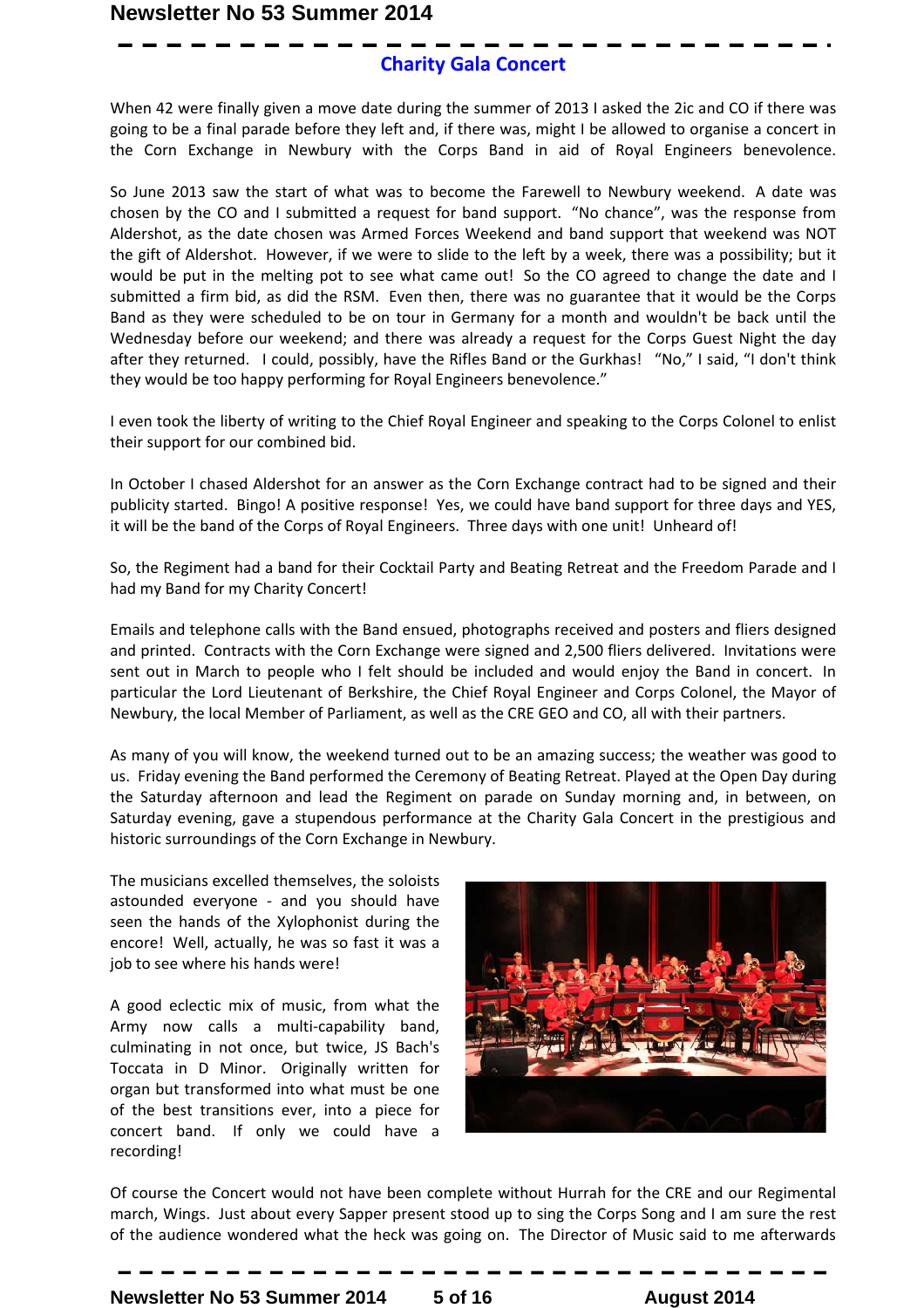that not only had the band thoroughly enjoyed performing but it was probably one of the few times when the band has had the Corps Song sung back to them. For them, too, it was a fantastic evening!

But what of the real reason for the Concert? (Apart from satisfying an ambition of mine) I still have no final total for how much the Concert raised as I am still waiting to see what VAT I can get back. But I am hopeful that it will be in the region of £3,000.

If you missed the concert and would like to contribute (or even want to donate a bit more) please send you cheques to me (made payable to Reading & West Berks, REA) and your contribution will be added to the total. Remember, the benevolence fund administered by the Royal Engineers Association is there for all of us and our dependants in time of need. Thank you.

#### *Mike Payne*



### *Photography Credits*

*Photographs of the various Regimental Farewell Weekend events used to illustrate articles were kindly provided by Alan Armstrong, Noel Grimmett, Gramps Parr, Mick Perry and Mike Nolan.*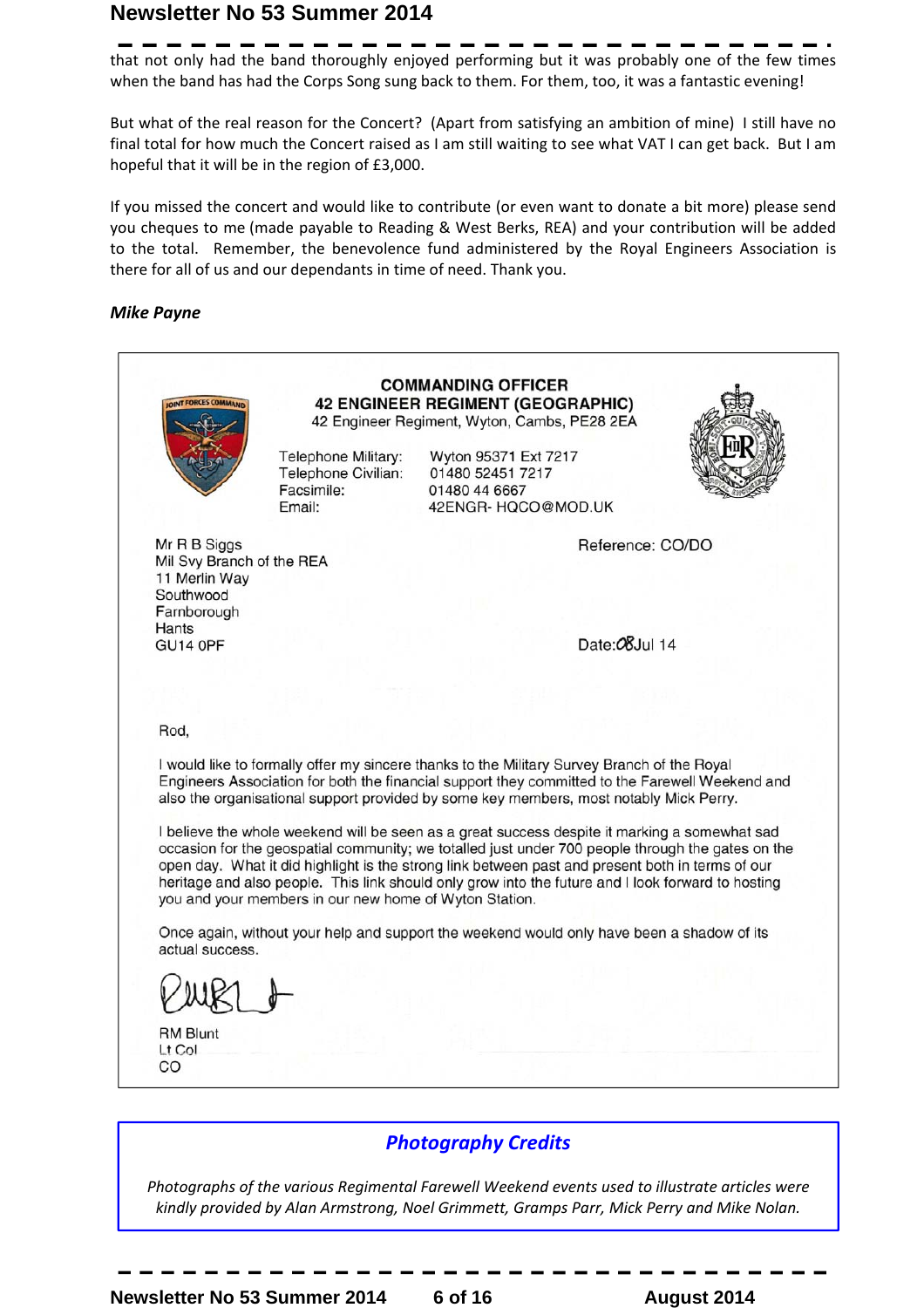### **Presidential Jottings**

Greetings to you all once again – my second missive of the year, whilst like Mafeking, Ladysmith and Kimberly I wait to be relieved! Seriously though, it is always a pleasure to put fingers to keyboard and to impart some (not very) pearls of wisdom to our membership and others. I have no doubt that much of the content of your newsletter will be devoted to the celebration (if that is the word) of the departure of 42 for the Cambridgeshire fens and my piece is not going to be an exception.

It was a real privilege both to attend the event and to be a participant, albeit in a minor way. The list of real contributors is long and distinguished but I must make special mention of the many hours of work Mick Perry put in, liaising with the Regiment on many levels to ensure that your REA Branch was well represented at the main event on Saturday. Many thanks also to Dave Johnson, ably assisted by Alan Gordon, who were responsible for producing the photographic slideshows and other information at our 'stall' in the gym. Among the military personnel, thanks are due in particular to Sergeant Tony Mulcock for his assistance in setting up the said stall, not to mention gratitude to him and his team for clearing up after the event. Your Branch also made a significant financial contribution to the funding of the farewell weekend in keeping with our policy of supporting our serving soldiers wherever and whenever we can.

I am delighted that a replacement for Alan Gordon as editor of this newsletter has been identified in the person of Noel Grimmett who has whispered to me that he expects to retire from gainful employment in the near future. Being an apparent glutton for punishment he has agreed to take on the herculean task of newsletter editor. I, and I am sure all of our readers, will be relieved to know that your newsletter is in such safe and competent hands.

Noel's new role does, however, leave a vacancy on the committee for a welfare member  $-$  a very important position when one of our principal tasks is to ensure that we, as a Branch, contribute meaningfully to the comfort of our serving soldiers. As I have said previously, your committee is not an exclusive club within a club and whilst the confidence of our members in re-electing the officers (Chairman, Secretary and Treasurer) each year is very encouraging, stasis is no substitute for dynamism. I am no longer naive enough to anticipate a sudden rush of volunteers but if you feel that your arm is being gently twisted, please give serious consideration to joining the committee.

It only remains for me to wish you and yours all the very best of health, wealth and happiness

#### *Bob Avenell*

### **Editor's Farewell Piece**

*"So it's goodbye from me and hello from him"* - so read the headline in the autumn of 2007 on Newsletter number 27, Miles Henry's last issue as editor. And now the time has come to repeat the phrase as this is my last edition before I hand over the reins to Noel Grimmett who, frighteningly, I first met 50 years ago in the Air Survey office in 84 Squadron.

When, by sleight of hand, I managed to get Peter Wood to take over as secretary from me I should have been more aware when years later, following a casual conversation with him, I suddenly became editor! Having said that, I have enjoyed the job with the only downside being the task of putting together a few words about the passing away of old friends.

I would like to thank the very many of you who over the years have sent in anecdotes and photographs of your time in uniform - it is these rather than any efforts by the editor that have kept the newsletter going. I am sure that you will all give the same support to Noel as he takes the newsletter forward.

Best wishes to all our readers

#### *Alan Gordon*

**Newsletter No 53 Summer 2014 7 of 16 August 2014**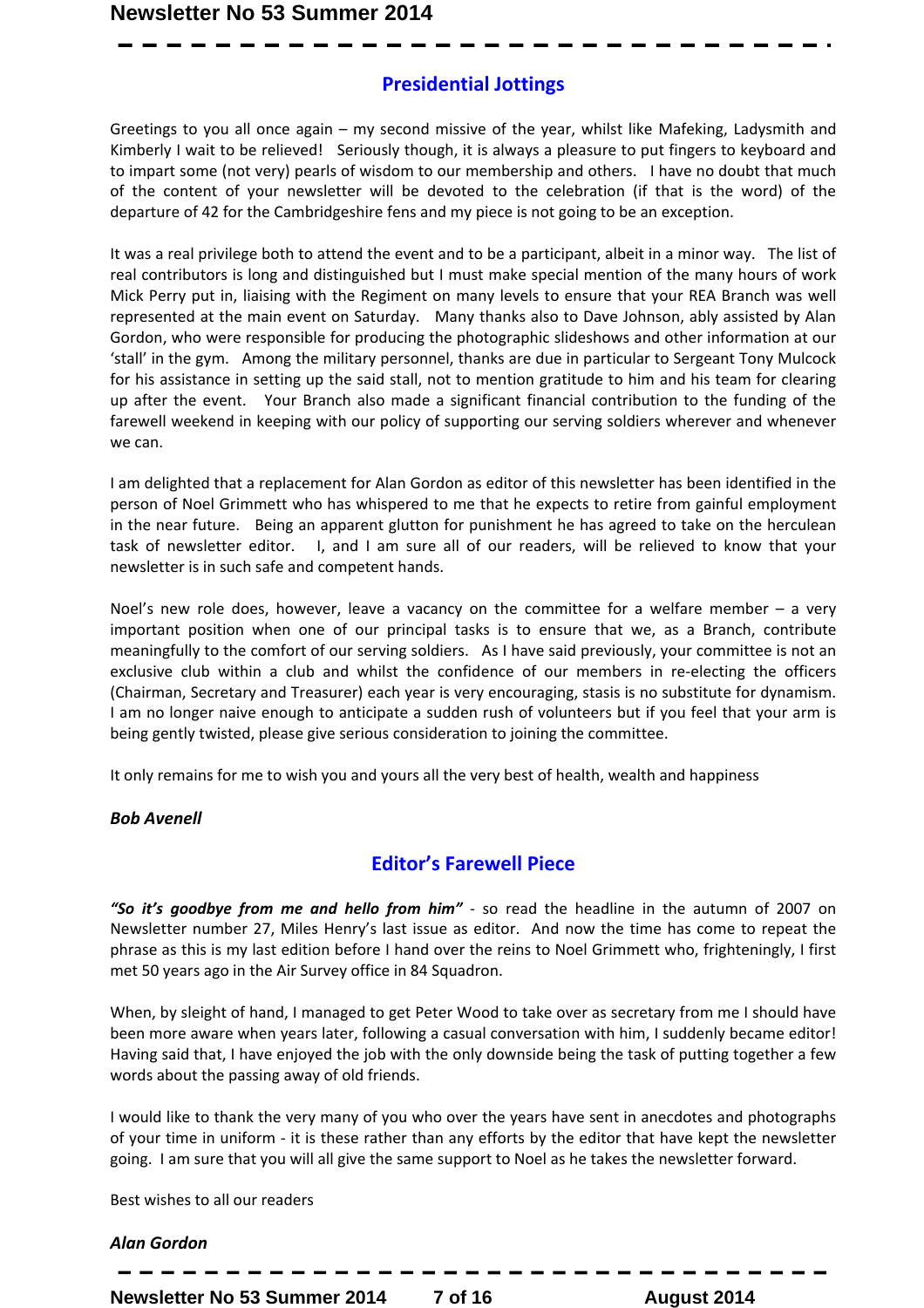## **Hermitage – The Next Chapter**

With the Regiment now gone Hermitage moves on to another chapter in its history whilst the School remains there for a while it will soon be joined by some newly formed units. Tony Keeley explains what is going to happen to the School and Denison Barracks.

#### **Whither the Royal School of Military Survey**

On the  $10<sup>th</sup>$  of July AVM Rigby briefed the School on the plans for relocation. No longer is the term 'aspiration' used for a move to Wyton, now there is a plan in place complete with allocated funding; the RSMS move happening in conjunction with the relocation of the Defence Geographic Centre (SPC/MCE in old speak) to Wyton.

The most likely timeframe for RSMS is July/August 2017 in order to minimise the disruption of training, particularly to the MSc programme. A move of the DGC is likely to be not before 2018, with the subsequent alienation of the Feltham site. With buildings, pavilions, already available at Wyton an RSMS move is not considered problematical and IMINT Wing, currently at DISC, will also re-locate to Wyton at the same time. The move represents the opportunity to have teaching resources designed and built not only for current requirements but also for the future.

The DGC move is more complex particularly with business continuity in mind however, Wyton DGC will be a slimmed down version with the contractorisation of the reproduction facility. Concurrently the detailed planning of the moves including discussion with appropriate Trades Unions is well advanced.

#### **Security Assistance Group (SAG)**

The creation of the SAG will bring coherence to the management of Information Activities and Stabilisation Support capabilities under a unified 1\* Command. The SAG will be located at Denison Barracks, Hermitage and will be commanded by Brigadier Alastair Aitken. The SAG will officially stand up as a unit on 1 Sep 2014 however, Brigadier Aitken is already in post and resident at Hermitage Station. The SAG HQ element will consist of 41 military personnel (16 Officers, 16 SNCO, and 9 ORs).

The following Units will form the SAG:

Media Operations Group (MOG) Security and Capability Building Team (SCBT) 15 Psychological Operations Group (15 POG) Military Stabilisation Support Group (MSSG)

A number of units will collocate at Hermitage to form the SAG. The first regular unit will be the Military Stabilisation Support Group (MSSG) which consists of 60 military personnel (20 Officers, 40 ORs). The majority of the MSSG will move to Hermitage during the week of 18 - 22 August.

15 Psychological Operations Group (15 POG) will move to Denison Barracks in 2016 when the proposed package of infrastructure works to support them is complete. The finer detail on the proposed infrastructure package has not yet been confirmed.

Some of the SAG's units moving to Hermitage consist of high numbers of Reserve Forces therefore there will be a surge in weekend training activities at Denison Barracks. These units will be commanded by a relatively small number of full time staff based at Hermitage.

Other units that will move to Hermitage over the coming months and years include:

The Defence Cultural Specialisation Unit (DCSU) Security Group Military Intelligence (SGMI) 73 Military Intelligence Company The Land Intelligence Fusion Centre (LIFC)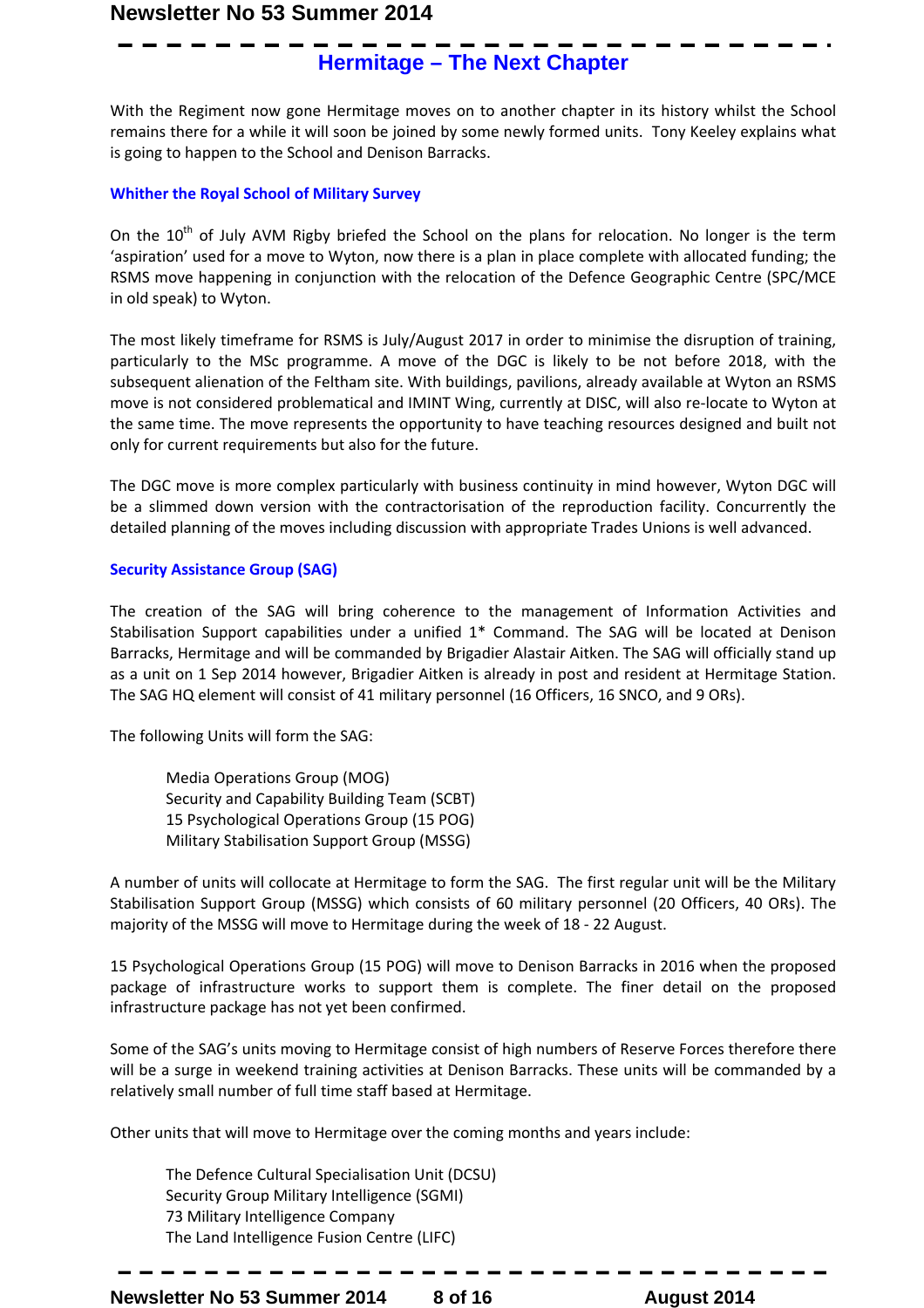### **D-Day 70th Anniversary – A Military Survey Story**

*Newsletter number 51 included an account of 13 Field Survey Company's evacuation from Dunkirk which was based on the personal reminiscences detailed in a letter written by the late Tom Harris to Mike Nolan in 1982 but not previously published. Tom was a 'returner', that is, a soldier who left France in the 1940 Dunkirk evacuation and returned to that country with Operation Overlord. To mark the 70th anniversary of D-Day below are Tom's reminiscences of his time with 4 General Field Survey Section, the unit he joined after 13 Company.* 

### **A D-Day Postscript**

#### **Training in Wales**

After many months stationed in north-west Surrey drawing the France 1:25,000 sheets in eight-hour shifts (the Benson Project that produced the mapping for the Allied invasion),  $4<sup>th</sup>$  General Field Survey Section RE drove to North Wales in April 1944 to conduct an arduous triangulation survey exercise across Snowdonia, starting from Corwen. The purpose of the scheme was to produce co-ordinates for the Royal Artillery in Snowdonia whose targets were to be on the Isle of Anglesey across the Menai Strait.

The job involved most of us being transformed into either mountain goats or pack-mules, or both, shinning up craggy peaks and tip-toeing through soggy bogs well-laden with plane tables, theodolites, batteries, lamps and helios. Attached to us was an elderly Major Schreiber from Norwegian Survey, Oslo, an expert climber, who inspired us with his selfless dedication and determined endurance. His demonstrations of log-splitting helped us to make quick camp fires and his sure axe-wielding no doubt saved us from self-inflicted injury.

Finally, under canvas in a lush meadow, we produced Sheets Nos. 1 and 2 of the Menai Strait area from a series of 1942 air photographs and based on the new 1944 control, working at night with the aid of hissing Tilly lamps. The exercise provided a sharp contrast to the long period of shift-work in Surrey and was a peaceful preliminary to the inevitable lively activity awaiting us across the Channel.

#### **Normandy 1944 - D-Day + 10**

4th General Field Survey Section landed on D+10 from an American-crewed LST, embarking at Gosport pm on D+8. On walking on deck in mid-Channel the next morning, I peered over the sides and was amazed to see that similar vessels alongside both to port and starboard were packed with US troops! I roused Lieutenant Fullard who, using his binoculars, agreed with me that something was wrong. It appeared that the American skipper of the vessel had been "bomb-happy" since his participation in the Salerno landings. He was very much off course and eventually we pulled out of the Omaha Beach bound convoy into which we had strayed. We spent the night of D+9 anchored off Arromanches, attacked by only one German plane.

#### **The General Situation around Tilly-sur-Seulles**

The capture of Tilly-sur-Seulles was vital to General Montgomery's plan to draw the maximum number of German armoured units eastwards opposite the British and Canadian forces around Caen so that the Americans would have the chance to make an easy breakthrough in the west.

Because of the very strong gales of  $19^{th}$  to  $22^{nd}$  June which held up the delivery of supplies of both material and men (VIII Corps), the anticipated vital EPSOM offensive could not start until 26th June when VIII Corps began its attack towards the River Odon with its right flank protected by XXX Corps which had started southwards, pivoting on Tilly-sur-Seules, on the  $25<sup>th</sup>$  June.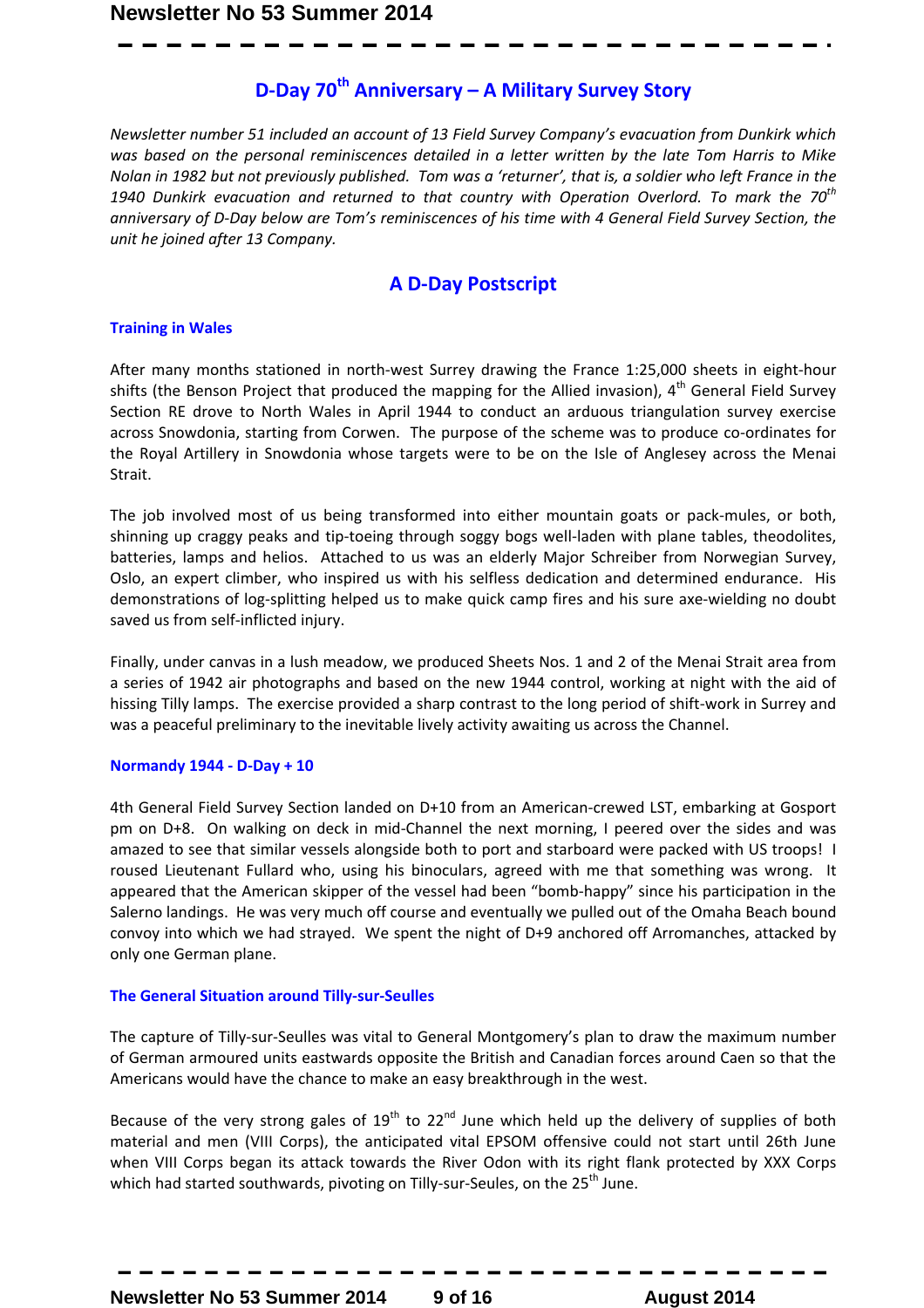The result of the EPSOM operation was that by  $27<sup>th</sup>$  June, Rommel had to move his strategic reserve panzer divisions eastwards from their intended offensive positions (planned by Hitler on the  $20<sup>th</sup>$  of June for an advance on Caumont to Bayeux and the coast at Arromanches). The River Odon was crossed and a considerable British salient threatened the area south-west of Caen in spite of there being eight Panzer Divisions along the twenty-mile stretch of Second Army front.

#### **Map Sheet No.37/16 SW**



This particular sheet, originally made by 520

Corps Field Survey Company, was re-captured from the enemy when 50<sup>th</sup> Northumbrian Division finally took the key village of Tilly-sur-Seulles on the 19<sup>th</sup> of June after a week of fierce fighting. The addition of German grid, legend, and details of east and west adjoining sheets clearly demonstrated the speed and efficiency of the enemy's survey units in the field. The following items, however, were omitted from the German printing, *"GSGS 4347, 4000/2/44, 520 RE, 1183/122."* 

#### **In action with Sheet No. 37/16 SW**

Just after the capture of Tilly, the 4<sup>th</sup> General Field Survey Section, based at Creully, was given the task of providing basic co-ordinates and levels for the Gunners. Thus, in a 15 cwt truck, Lieutenant Fullard the OC, with a driver and myself tried to find out the enemy's current positions to the south of Tilly. The information given by a local HQ we later discovered to be entirely incorrect. After a quick "recce" from the damaged tower of Tilly church, we drove via Longraye Bridge (788663) and arrived at the crossroads, Le Lion Vert (796648). We turned east and approached the village of Hottot intending to reconnoitre from its church tower (823657).

From the rear of the truck I saw no troops, no movement of any kind, no life, only dead cattle and the outskirts of a shattered village. I banged on the cab for the driver to stop. Lieutenant Fullard was puzzled but I explained that we appeared to be already well forward of our own lines and that if we went further we would be shot off the road by the enemy. Then, the OC noticed that Hottot church tower had been destroyed already. The driver was told to turn round pronto and to creep back slowly to Le Lion Vert, making no dust and there to turn right (north) and to "go like the clappers". As we made that turn a Tiger tank appeared slowly coming towards us from the west.

The following day I was on the track which ran outside the south wall of the Chateau Cordillon (810659). I held up a levelling staff. A burst of machine-gun bullets from the trees to the south peppered the wall just above my head! Down I went and put on my helmet. After a few minutes wait I waved the staff around. No response. We moved on westward towards La Taille (794663).

Just past the chateau wall I heard noises coming from a radio set which seemed to be in a ditch just behind the north hedge of the track. Something moved. Up came a well-camouflaged helmet beneath which was a short, stocky private. I asked him what he was doing in a ditch and he replied that he was a member of a forward patrol! Remembering the Hottot road episode of the day before, I asked the infantryman where his Company had then been positioned. He pointed to some woods a good half-mile to the north. He was very keen to know what I was doing "walking about in the open". Briefly I tried to explain and received 'an unsolicited tribute' to RE Survey, "Blimey! I wouldn't have your job for anything!"

Sheet 37/16 SW might once have been "fixed" on a metal printing plate, but it also for ever etched on my mind.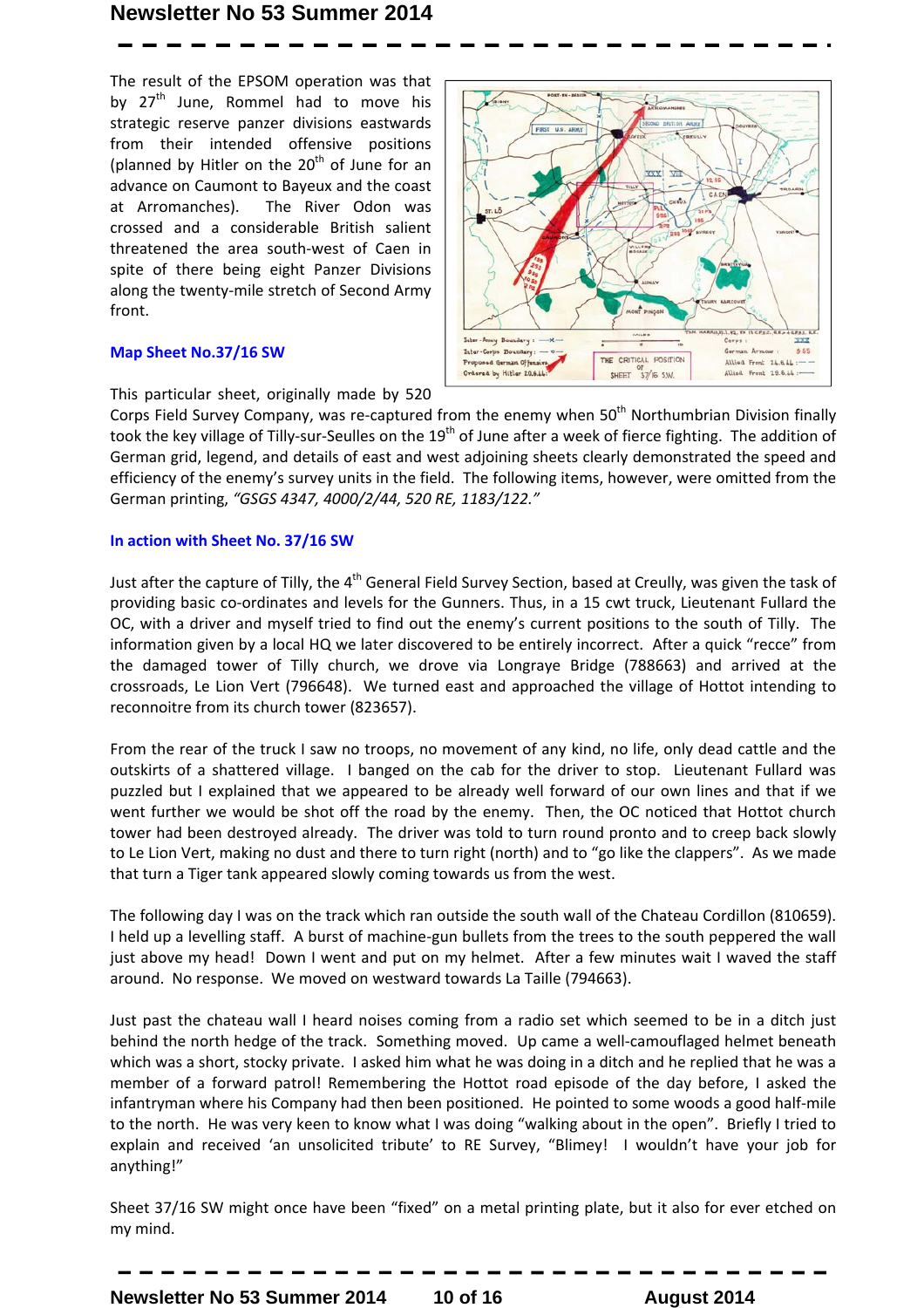### **Legion d'Honneur Award for Veterans**

In conjunction with events to mark the 70th Anniversary of the Normandy landings, the Government of France has advised the Ministry of Defence that it wishes to award the Legion d'Honneur to all surviving veterans not only of the landings but also the wider Battle for Normandy, the Invasion of Provence (Operation Dragoon), the Liberation of Paris and the Liberation of France. MOD approval has been given for recipients to wear the decoration.

The invitation and application form can be accessed here at N70 Ld'H veterans application invitation.

Anyone eligible for this award should apply to:

Mr Simon Lane, Pers Trg DS Sec Commemmorations Augmentee; 6-C-01 Main Building, Ministry of Defence, Whitehall, LONDON SW1A 2HB

His telephone contact number is 02072183029 and e-mail: PersTrg-DSSec-CommemAug1@mod.uk A cut-off date has not been indicated but we are advised the offer will not be open-ended.

### **Chepstow Reunion**

Yours truly suffered a terribly deprived childhood and went through the gates of Chepstow Army Apprentice School (later College) 50 years ago this year. Accordingly, a few "old boys" are getting together to celebrate the occasion at the Beachley Old Boys Association (BOBA) Annual Reunion at Chepstow in September. If you are reading this and did not know of this celebratory get together and were in Group 64C, Chepstow and wish to join us then contact me ASAP. (Contact details at rear of this newsletter.)

*Rod Siggs* 

### **Plane Tabling**

The article by Mick Clowes in the recent Newsletter regarding the last possible use of plane tabling in Military Survey reminded me of an amusing incident which took place in 84 Field Survey Squadron during 1957.

A small detachment from the Squadron was deployed on the Northern Territories in Hong Kong under the command of a young National Service officer. The survey was to be undertaken using plane table methods.

The task soon became well behind schedule mainly due to the night fog and mist which swirled around into late morning being compounded by the heat of the day increasing reflection on the surface. Worried by pointed reminders received from his OC back at HQ in Malaya the officer called a 'Napoleonic' assembly of his team to spell out the need for more speed and improved performance. However one National Service sapper, Ernie Pickering I believe, raised the question "What about the haze sir?" The Officer paused for thought then answered "Yes, OK, you can use that method if you wish" Naturally a deadly hush overcame the team awaiting the exit of their officer before busting into fits of laughter.

I do not think that anyone ever enlightened the officer in question.

*Ron Birch* 

**Newsletter No 53 Summer 2014 11 of 16 August 2014**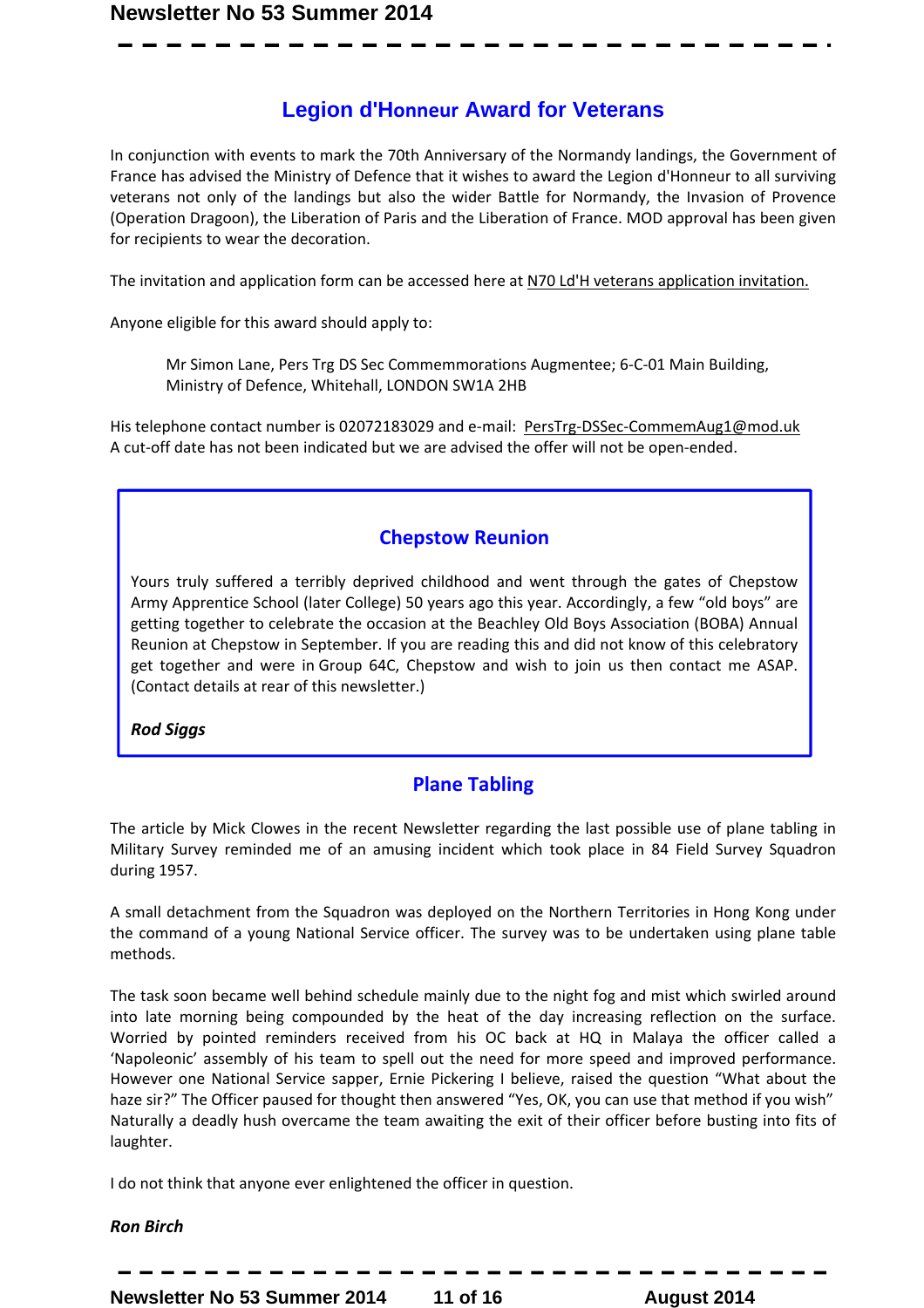### **From Our Website Peter Bell-Young's Memories**

My first memories are attending the recruiting office in Brighton then, after what seemed ages, suddenly finding myself on a train to Taunton in Somerset to report to the Army Apprentice School at Cothelstone Manor Camp at the foot of the Quantock Hills. Some months later the camp closed down and whereas most A/Ts transferred to the AAS at Chepstow, my transfer was to AAS Harrogate in Uniacke Barracks.

The first year was taken up with drill under CSM Kelly of the Irish Guards, selective trade training and education to prepare for the ACE First Class exam. I was selected for surveying (Topo, Trig and Cadastral). Fantastic training and days out on the neighbouring moors in both topo and trig. Trig saw us using the Watts 5inch theodolite, later to be replaced by the 3.5 inch CTS model, and in topo the usual clinometer and plain table boards. I remember having to learn how to soak the linen backed cartridge paper in water before pasting and stretching it over the board and leaving it to shrink before embarking on the task of chasing contours!

In those days Uniacke Barracks had a number of timber 'spider' accommodation blocks each comprising six barrack rooms, three on either side of a central ablution area. Each block had its own water tower and I remember an occasion when I was placed in a kit bag and hoisted to the top of a water tower and left hanging there. I can't remember what I had done to deserve this pleasure! Eventually I was lowered to the ground by the Orderly Sergeant and received a severe ticking off! Each barrack room was supervised by an A/T corporal or sergeant who enjoyed the privacy of a single room at the end of the barrack room. This inspired me to work hard for promotion and come the end of my second year I had achieved this and the luxury of my own room and didn't even have to 'make my bed up' every morning.

We derived a great feeling of achievement when, thanks to CSM Kelly's raging and ranting, we all finally mastered the art of drilling and enjoyed the regular Sunday Church parades. On one hilarious occasion we had 'fallen out' and proceeding in single file into church, with officers and their families already inside, when the A/T in front of me forgot to remove his cap on entering the church which provoked the CSM to shout, as only CSMs can, *"...left, right, left...and take your bxxxxy cap off in the 'ouse of Gord!"* 

My memories of Harrogate are a mixture of pride and happiness. I became involved with the Dragon Parade Methodist Church Youth Club, (under the railway bridge to the left of the bus station) and made a number of good civilian friends, including my first girlfriend. I passed out from the AAS into the Royal Engineers in February 1951 as an A3 Trig and Topo Surveyor, with my ACE First Class. I remember how proud I was of my smart fitting battle dress and beret and, of course, the 'dodger' I had on my left sleeve! The passing out parade went well... 1TRRE Malvern here I come!

My arrival at 1 Training Regiment was a mixture of confidence and amazement. Confident that my three and a half years of military training would stand me in good stead when it came to drill and firing on the rifle range. Amazement at how bitterly 'anti ex boys' our troop corporal and sergeant were. I'm sure it stemmed from their resentment of the way our uniforms fitted us and our skill on the parade ground compared with other 'rookies' who had joined straight from civvy street.

The pleasure and excitement of watermanship, handling explosives and Bailey Bridge building were dampened by the rigorous regime imposed on us by the training NCOs in all these activities purely because we were 'ex boys'. On the bright side it made us even more determined to succeed and pull together as a team, to withstand them. One very tragic outcome of all this was when one of our troop who had been with me at AAS Harrogate completely lost his nerve and, following a visit to the rifle range, shot our troop corporal at close range during a rifle inspection in the barrack room. A week later another corporal, the armourer, was accidentally shot by a member of our troop who was assigned to the armoury to help in cleaning weapons. On the completion of basic training I was well versed in most of the 'sapper skills' and a great deal wiser when it came to dealing with people…… School of Military Survey here I come!

My hopes of resuming my Trig Survey training were dashed on arrival. It was explained that every tradesman had to do some time performing 'military duties'. It had been decided that it would be best if I embarked on this now rather than later in my career and so I was made acting Provost Lance Corporal.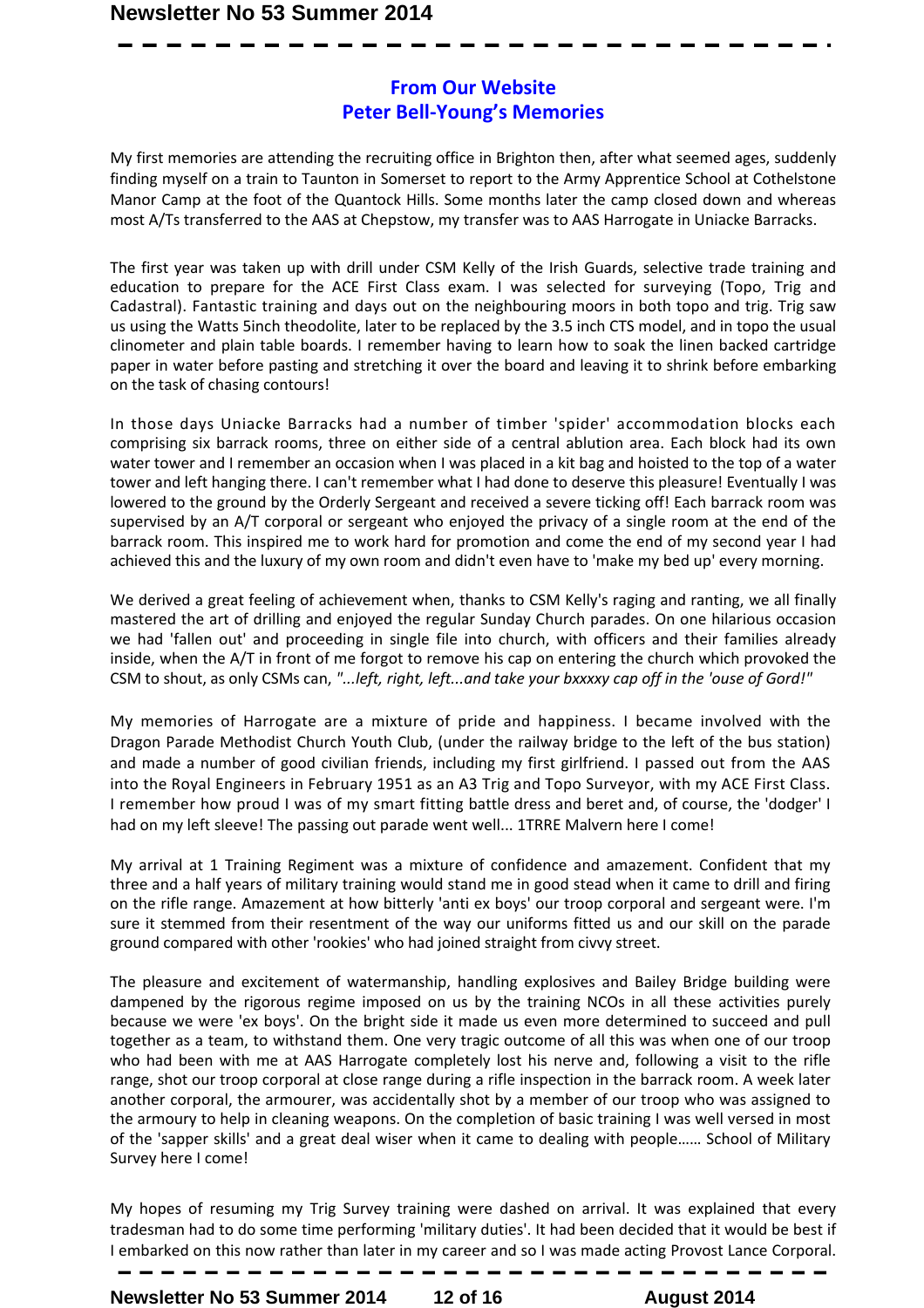The only one marching around the SMS Camp in a smartly ironed battle dress and *white* blanco'd webbing and, of course, carrying a black cane! I became so over officious in this role that after a few months it was decided that I should give up the provost appointment and become the SMS Fire NCO!

I was seconded to the London Fire Brigade Training school and after an exhilarating two weeks carrying people 'fireman's lift' down 60ft extension ladders and using a Davy line to scale down the jumping tower from a fourth storey window opening I returned to SMS on the 16<sup>th</sup> February 1952 with a Grade A Fire Training certificate to start my role as Unit Fire NCO. Good bye smart battledress with *white* blanco'd webbing. Hello denims*!* I had great fun training the unit fire crew and even greater fun instigating fire drills. I think I must have overdone this a little because in June 1952 I was selected for posting to 42 Survey Engineer Regiment…….. Goodge Street Transit Camp, London, here I come!

Until I arrived I had no idea that Goodge Street Transit Camp was in fact a disused underground station apparently used as an air raid shelter during World War 2. It was eerie going down below ground to the sleeping quarters and to hear the rumble of trains in the distance. Still, it wouldn't be for long and then I'd be on my way to resume my trade taking part in primary triangulation work. I even had my CTS theodolite with me to verify this! Right?...Wrong! The next morning I was summoned to the RTO's office to be told that my posting had been changed. Instead of going to 42 Regiment I was being posted to 32 Fortress Squadron RE in Gibraltar, to set out the tunnels! "*Sir*" I replied, *"I'm a trig surveyor not a tunneller, I have no idea what to do when it comes to tunnelling". "You can use a theodolite and you even have one with you, correct?" "Yes, sir"* I replied. *"That's why you're going to Gibraltar."* 

As I sat looking at the clouds from the Dakota flying out to the Rock of Gibraltar I couldn't help feeling proud, at least I was going to a place that features prominently in Corps History. When I arrived it was like stepping into another world, everything around me was dwarfed by this enormous rock. I later found out that it was about three miles long; three quarters of mile wide and that the highest point was just over 1400ft. The local CRE gave me my brief. Work had started tunnelling an 8ftx8ft adit simultaneously from the western and eastern side of the Rock with the hope of meeting in the middle. Sadly this had not happened and tunnelling operations had ceased until a surveyor, me, had plotted where the two adit faces were in relation to each other in order for him to plot a 'dog leg' adit to connect them. This had to be accomplished without delay in order to keep to the programmed completion date. I spent a fretful day wondering how I could possibly do this.

I finally decided to carry out an open traverse from the eastern face round to the western, including taking levels from a TBM I would establish at the eastern face. The field work seemed to take ages. When this was finished the plotted results enabled me to calculate the angles and levels for the new adit to ensure it joined up the two faces. This was relayed to the tunnellers in the form of profiles erected in the tunnel to keep them on line and at the correct gradient. It worked! Everything I had learnt at AAS Harrogate had enabled me to achieve success!

I became involved with the setting out of other tunnelling projects in Gibraltar and was seconded to CRE Cyprus for a short while to set out the first major tunnel to be driven in the country, well known for its land tremors! August 1954 saw the end of my tour in Gibraltar and I was posted back to the SMS, where I sat and passed my A2 Trig' Survey trade test.

My next posting was to the Directorate of Military Survey at HQ BAOR Moenchen Gladbach, Germany where I was responsible to the AD Survey for a team using aerial photographs to update maps of Germany and transforming them from the German Gauss Kruger Grid system to the Universal Transverse Mercator (UTM) grid system. My tour in Germany finished in December 1956 and I was told I was being posted back to AAS Harrogate as a Survey Instructor - I couldn't wait to get back!

### **Send In YOUR Story – You've All Got One To Tell**

We are always interested in your anecdotes and memories or indeed what you did after leaving Military Survey. Please send either Word documents and high res jpegs or handwritten pieces with original photographs which we will scan and return to the editor – contact details on the last page.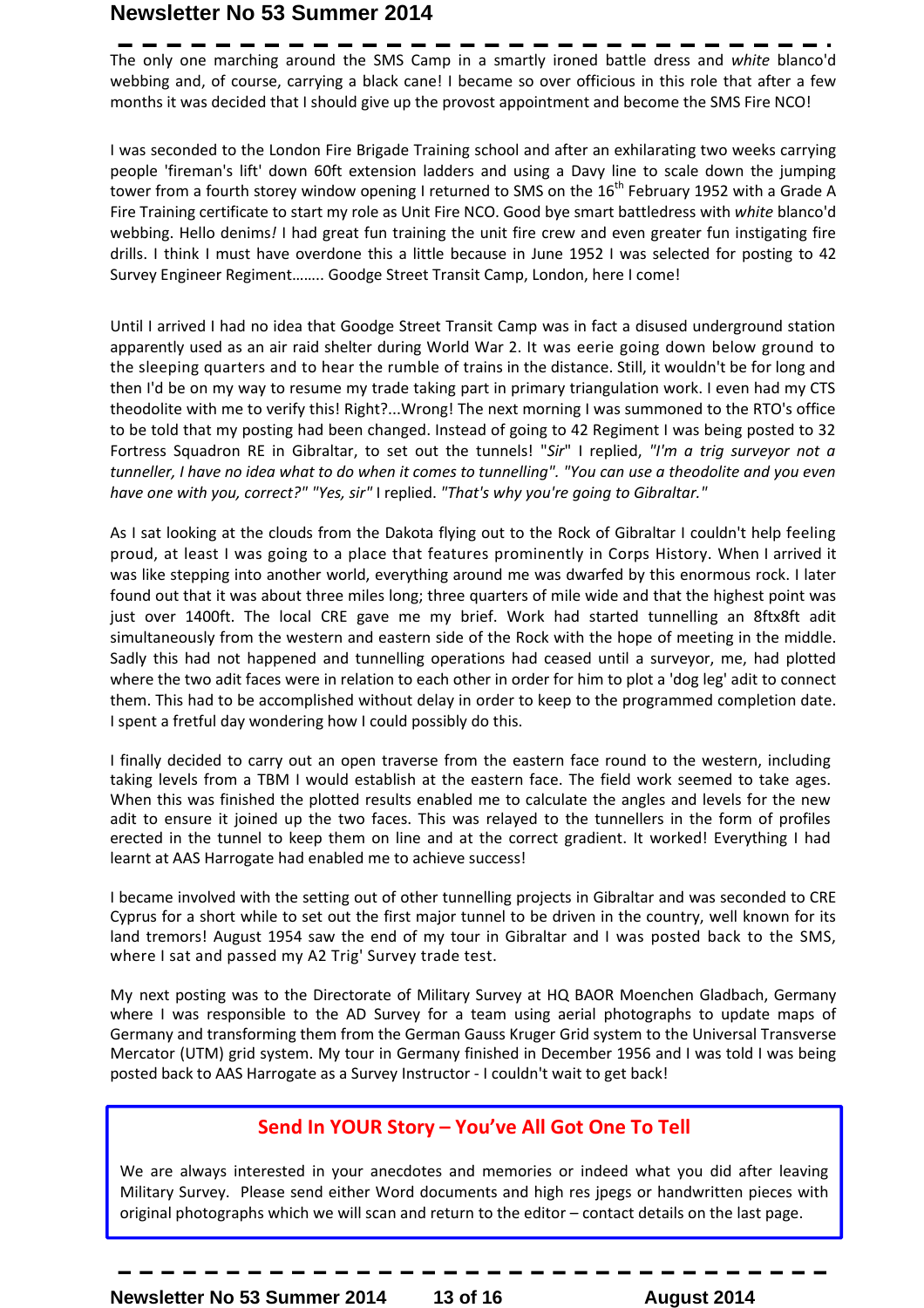### **Deaths of Old Comrades**

It is with sadness that we record the deaths of the following old comrades.

#### **James Birrell**

James had been a National Serviceman litho worker and was a long standing member of our Branch. His wife advised us that he had died a couple of weeks ago.

#### **Roger Clowes**

Roger attended 29 Army Survey Course in 1962/63 and then spent two years with the DOS surveying in Malawi and Zambia. His field survey expertise was then put to good use as AI Field Survey. In 1968 he went to Feltham as DAD Survey 2a before a five year secondment to the OS firstly as Regional Controller in Nottingham and then with Geodetic Services at Southampton. In January 1975 Roger took up the AD Survey appointment in Hong Kong but in the summer of 1978 it was back to Survey 2, this time as the AD. He was promoted to Colonel in February 1978 and spent the next three years as Chief Geo in HQ NORTHAG. Roger's last posting was once again in Feltham this time as Commander PPCU but was appointed as acting Deputy Director Military Survey for his final months in uniform. Roger died on the  $26<sup>th</sup>$  of July at Buxton where his funeral took place on the  $6<sup>th</sup>$  of August.

#### **Malcolm Dodd (Mac)**

Since attending the Photo and Print Reunion held in 2011 Mac had been diagnosed with cancer and although having undergone extensive treatment he was then admitted into hospital for surgery in May 2014. During surgery it was discovered that he had developed secondary cancer symptoms which were beyond treatment and he was advised that he had but a few months to live. He was admitted into the care of a local hospice on the 23rd June and passed away three days later on the 26th June. A family funeral was held on Saturday 5th July in his home town of Hexham in Northumberland. He has been survived by his wife, Susan and his two daughters.

#### **Warrant Officer Class 2 Spencer Faulkner**

Warrant Officer 2 Spencer Faulkner was born on 15 December 1975. He joined the Army as a Royal Engineer, Geographic Technician in September 1992. Selected for employment as aircrew in 2005, he completed his initial flying training prior to streaming on to the Lynx helicopter. He completed his conversion training at Middle Wallop in February 2007 and was subsequently officially re-mustered to the Army Air Corps as a pilot. An experienced aviator, Warrant Officer 2 Faulkner deployed to Afghanistan on numerous occasions, often at short notice, in support of UK Armed Forces.

Spen died along with four others in a helicopter crash in Afghanistan on the 26<sup>th</sup> of April and his funeral was held at St Johns church in Newbury where our Branch Standard was present alongside that of the AAC. The Regiment provided a Firing Party and a reading was given commemorating his time as a Royal Engineer.

A true Army Warrant Officer in bearing and professionalism, he was liked and highly respected by all who worked with him.

#### **Brian Macknish**

Brian was called up for his National service in 1950 and spent the next two years at the School and then with 3 Army Field Survey Depot in Brixton Barracks, Bielefeld. After release from national service Brian spent seven years with 135 Field Survey Regiment leaving in 1959 as a Staff Sergeant with 339 Squadron. Brian lived in Sevenoaks where he died in May aged 83.

**Newsletter No 53 Summer 2014 14 of 16 August 2014**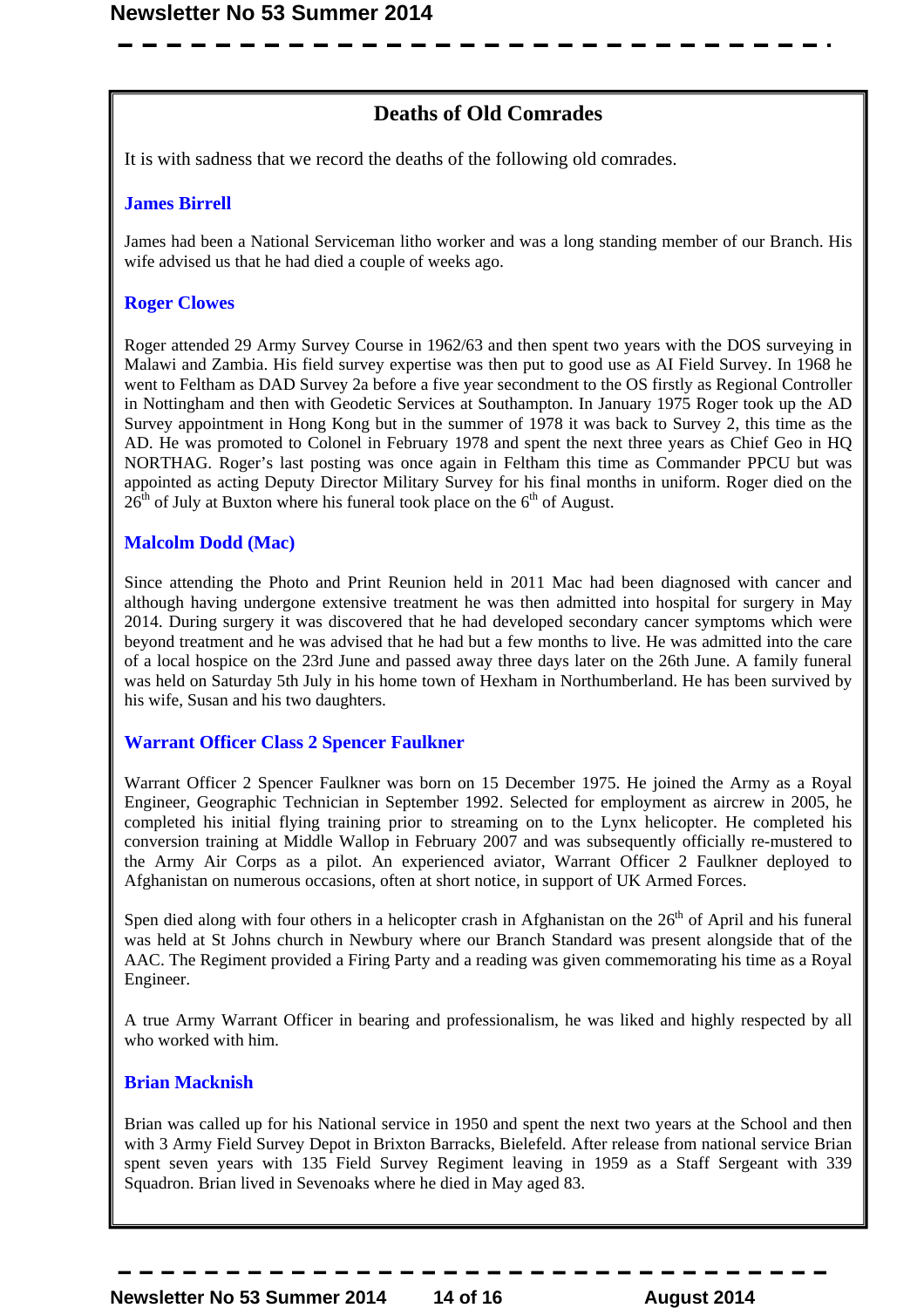### **Deaths of Old Comrades**

#### **Harvey Yellowlees**

Harvey was an air surveyor who joined 19 Squadron in the late 1970s. He was employed on the TARLOCs project where he first met a computer – it turned out to be a marriage made in heaven. He was definitely one of the big, literally, characters of the Regiment at that time, he always had an irreverent, but never undisciplined, quip to suit every occasion.

Harvey later served at JARIC and as instructor at the School during which time he wrote the first computer program to process triathlon data which until then was done manually after the event.

After leaving the service he worked for Masons Air Surveys and then for GE Energy's Smallworld GIS based in Melbourne in Florida. It here on Saturday the  $10<sup>th</sup>$  of May that he died, aged 60, of a brain tumour caused by falling off a ladder. He was a very memorable and likeable man.

### **Court Case Following the Death of Jim Ironside**

Readers may recall that Jim, along with a paramedic, died when the ambulance that was rushing him to Southampton Hospital was involved in a collision in the New Forest. The driver of the car that hit the ambulance was a 26 year old man who was subsequently charged with two counts of causing death by careless driving.

The trial at Bournemouth Crown Court commenced on the 23<sup>rd</sup> of June and lasted for five days and after over six hours of deliberations the driver of the car was found not guilty.

### **The Origins and Start of the Great War**

### **A talk and dinner in Hermitage Station lecture theatre and Officers' Mess**

### **Thursday 11 September 2014**

Gordon Corrigan, a former Gurkha Officer and acclaimed military historian, will speak on the Great War to include the origins and early days of mobilisation. This will be followed by a reception and dinner in the Officers' Mess. Dress for dinner is jacket and tie or equivalent. Cost for those attending dinner will be £20 per head, no cost for the talk on its own. Accommodation can be made available on a first come first served basis at £5 B&B.

The programme for the day is:

- 1800 hrs Talk by Gordon Corrigan on 'The Great War', Lecture Theatre
- 1900 hrs Drinks Reception Officers' Mess Anteroom
- 1930 hrs Dinner Officers' Mess Dining Room

**The total cost per person for dinner is £20 or £25 to include accommodation but to attend the talk**  only is free. If you wish to attend please contact Tony Keeley before the 1<sup>st</sup> of September on 01635 204244 or email DISCRSMS-TrgCoord@mod.uk